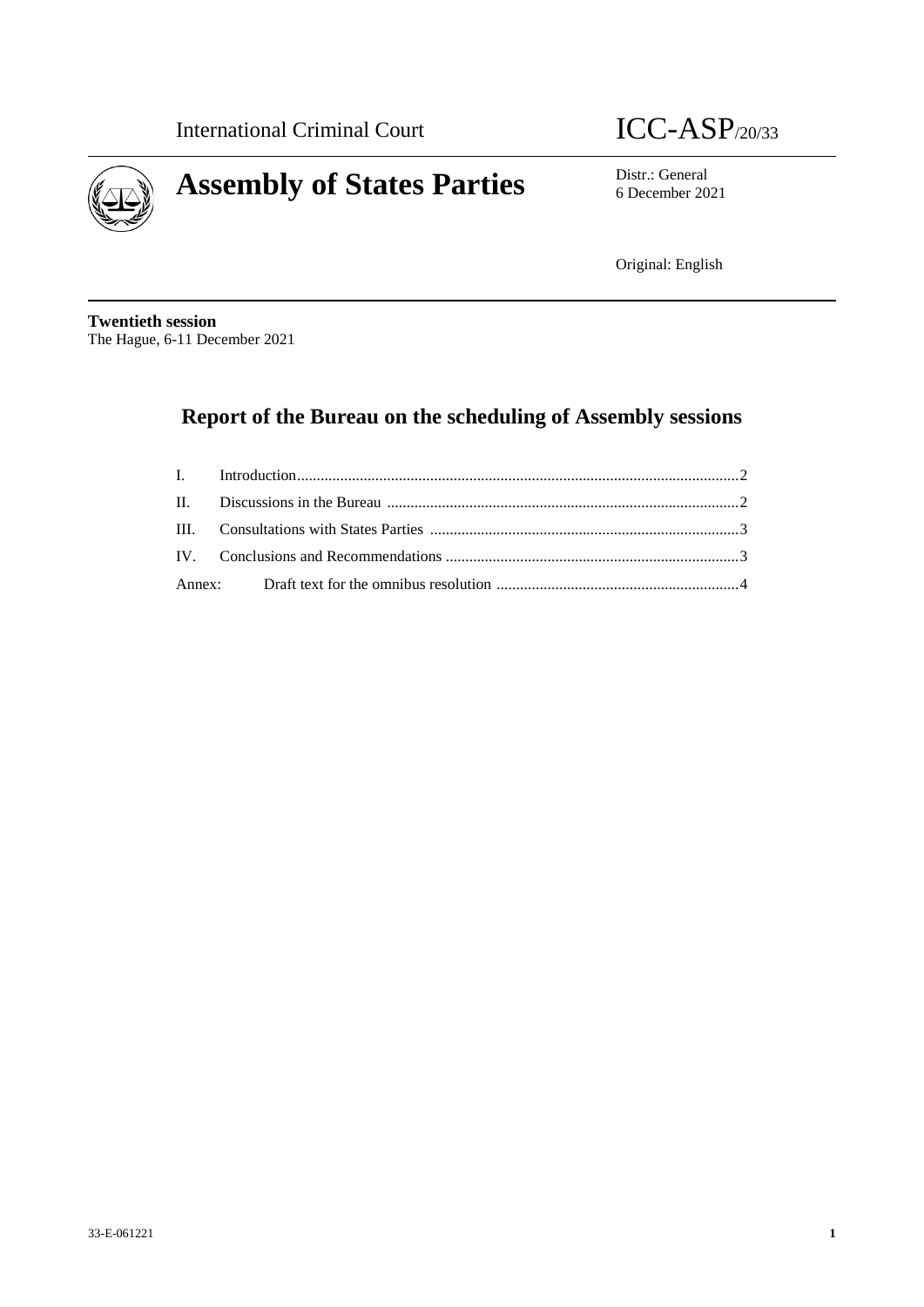## **I. Introduction**

1. The present report is submitted pursuant to the mandate given to the Bureau for the topic "Scheduling of Assembly sessions" based on paragraph 103 of resolution ICC-ASP/19/Res.6, in which the Assembly of States Parties ("Assembly") "*[r]equest[ed]* the Bureau, in consultation with all States Parties, the Court and civil society, both in New York and The Hague, to submit a report, by the next session of the Assembly, assessing the benefits and challenges with regard to current schedule, including the proposal to hold the future Assembly meetings in the first six months of each calendar year, length, including the proposal to shorten the Assembly, location of the meetings of the Assembly and of the Bureau and to make recommendations to improve efficiency".<sup>1</sup> In paragraph 104 of the resolution, the Assembly "*[r]equest[ed]* also the Bureau to address in its report under paragraph 103 the proposal to hold the Assembly sessions as a rule with a length of up to six days, preferably over one calendar week, unless judicial or prosecutorial elections are scheduled".<sup>2</sup>

2. Following discussions that the Bureau had in 2020 and bearing in mind the "Report of the Bureau on the scheduling of Assembly sessions" (ICC-ASP/19/36)<sup>3</sup> and the "Report of the Bureau assessing the benefits and challenges with regard to current schedule of the Assembly sessions" (ICC-ASP/18/INF.6), 4 the Bureau considered the topic in 2021 in its first meeting held respectively on 18 February. 5

3. Following the resignation of Mr. Fernando Andrés Marani (Argentina) on 10 October 2020, the Bureau appointed on 21 June 2021 via a silence procedure Ms. Maitê de Souza Schmitz (Brazil) as its focal point for the topic "Scheduling of Assembly sessions" to lead the consultations with all relevant stakeholders.

4. The focal point of the Bureau briefed the New York Working Group in its fourth meeting held on 14 July 2021 on the programme of work for 2021 and convened a meeting on 15 November, which was open to State Parties, Observer States, the Court and civil society. To mitigate the impact of the COVID-19 pandemic, the meeting was convened virtually via the Court's WebEx platform.

5. The focal point notes that,during the reporting period, the New York Working Group of the Bureau conducted the assessment of the relevant recommendations of the Independent Expert Review (IER), which had been included in the final report of the "Independent Expert Review of the International Criminal Court and the Rome Statute System", dated 30 September 2020, pursuant to resolution ICC-ASP/19/Res.7 requesting the submission of the outcome of their consideration to the Bureau by 1 November 2021.

6. The focal point further notes that no recommendations were directly allocated to the focal point for consideration under the "Comprehensive action plan for the assessment of the recommendations of the Group of Independent Experts, including requirements for possible future action", submitted by the Review Mechanism on 30 June 2021 and adopted by the Bureau on 28 July. Taking into account the overarching nature of this topic, the focal point has continued informal consultations relating to the developments made in the review process at each stage for the purpose of planning timely and constructive engagement with the relevant stakeholders.

## **II. Discussions in the Bureau**

7. At the first meeting held on 18 February, the Bureau decided to consider the topic of the scheduling of Assembly session in 2021. In this regard, a reference was made in the meeting to the Assembly's requests with the aim of submitting to the twentieth session of the

 $\overline{a}$ 1 ICC-ASP/19/Res.6, para. 103, *available at* https://asp.icc-cpi.int/iccdocs/asp\_docs/ASP19/ICC-ASP-19-Res6- ENG.pdf.

<sup>2</sup> ICC-ASP/19/Res.6, para. 104, *available at* https://asp.icc-cpi.int/iccdocs/asp\_docs/ASP19/ICC-ASP-19-Res6- ENG.pdf.

<sup>3</sup> ICC-ASP/19/36, *available at* https://asp.icc-cpi.int/iccdocs/asp\_docs/ASP19/ICC-ASP-19-36-ENG-Scheduling-ASP-12dec20-1730.pdf.

<sup>4</sup> ICC-ASP/18/INF.6, *available at* https://asp.icc-cpi.int/iccdocs/asp\_docs/ASP18/ICC-ASP-18-INF6-ENG.pdf.

<sup>5</sup> The agenda and decisions of the first meeting of the Bureau referred to in this paragraph are available at https://asp.icc-cpi.int/iccdocs/asp\_docs/ASP20/Bureau01.agenda%20and%20decisions%20-%20ENG.pdf.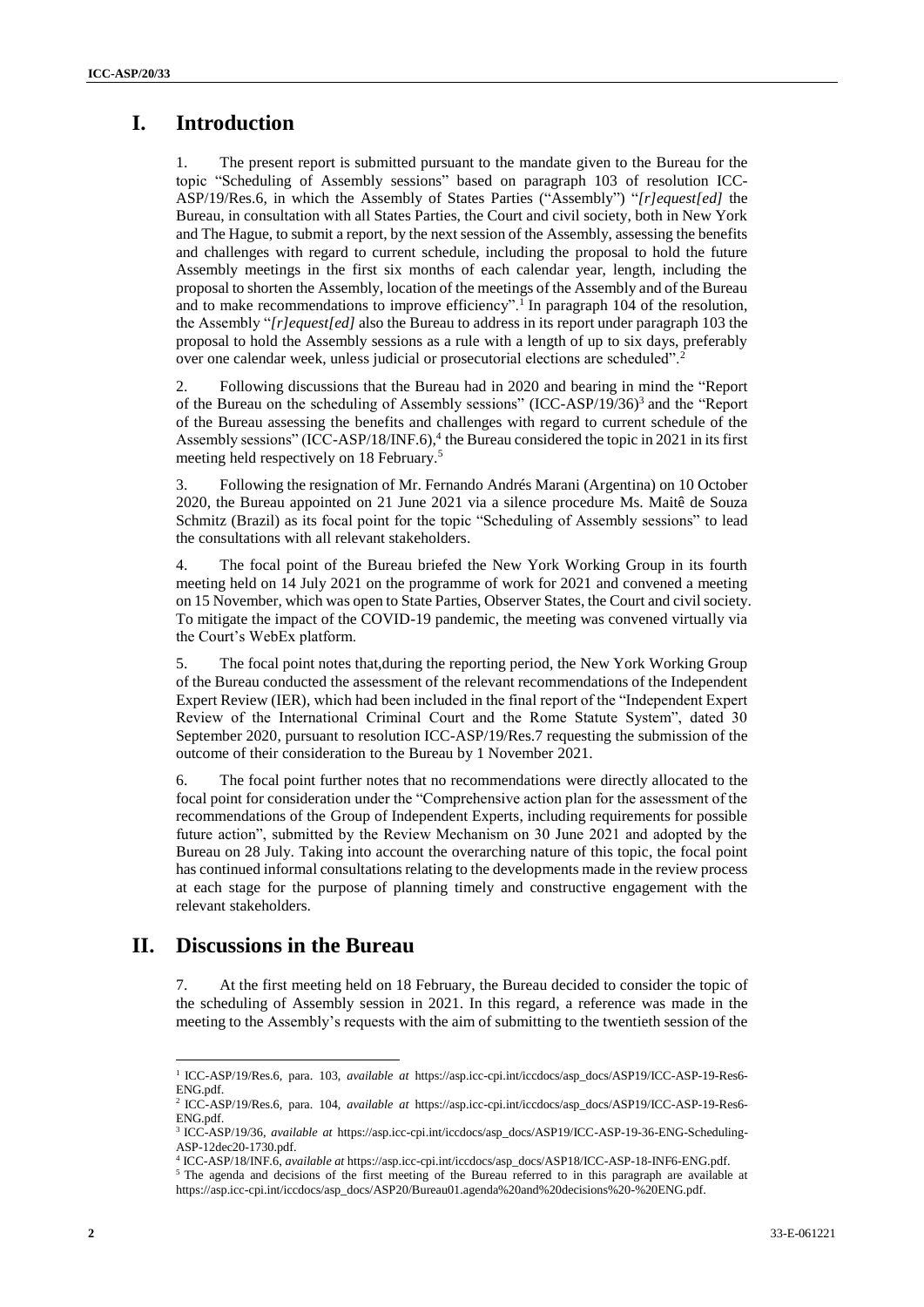Assembly a report assessing the benefits and challenges of the current schedule of the Assembly in accordance with the mandate given to the Bureau for the intersessional period that the present report covers as contained in the omnibus resolution adopted at the nineteenth session (ICC-ASP/19/Res.6), while bearing in mind the previous reports of the Bureau on the same topic.<sup>6</sup>

#### **III. Consultations with States Parties**

8. The focal point briefed the New York Working Group in its fourth meeting held on 14 July 2021 that the nature of this topic was an overarching one, which might affect different aspects of the activities of the Assembly and the Court, and thus she would host consultations with all stakeholders in an open, inclusive and transparent manner. The focal point also stated in the meeting of the mandate-holders of the Assembly in New York held on 28 September that the ongoing review process would need to be duly considered in the process of consultations and in further planning the activities of the focal point.

9. During the meeting on November 15, the focal point proposed to hold in-depth discussions on the scheduling of Assembly sessions after the consideration of the outcomes of the ongoing review process by the Assembly at its twentieth session. It was noted that the consultations could take place in the first semester of 2022, when the calendar of meetings is not as busy as in the months preceding the Assembly.

## **IV. Conclusions and recommendations**

10. The Bureau recommends that it continue the consideration of the topic of the scheduling of Assembly sessions in 2022, taking into account the ongoing review process, and report thereon to the twenty-first session of the Assembly.

11. The Bureau concludes its intersessional work by recommending to the Assembly the inclusion of language in the omnibus resolution (annex).